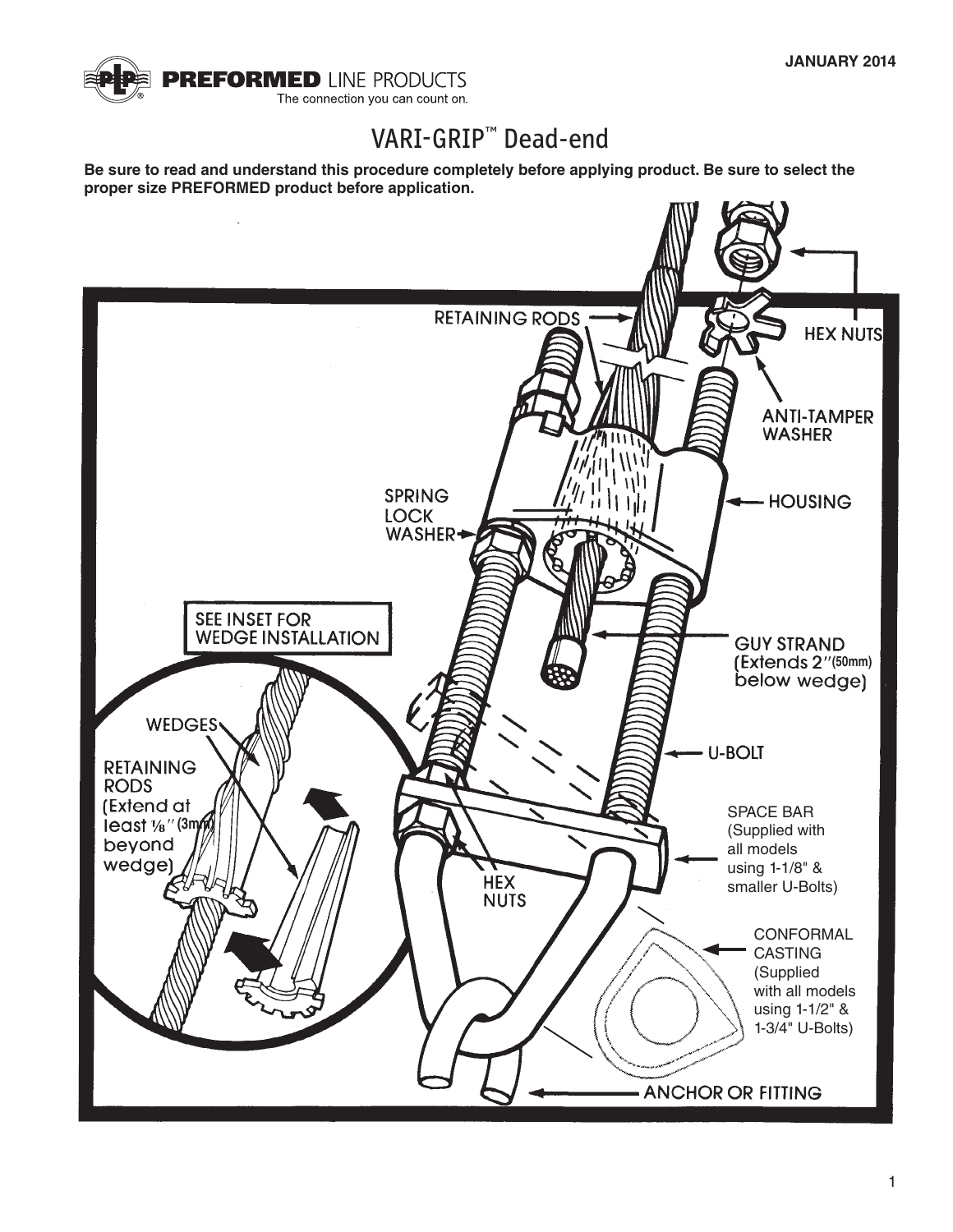- **Step #1** Pretension guy strand with hoist attached high enough to permit installation of retaining rods.
- **Step #2** Insert U-Bolt through anchor or fitting. Installation of adjustable models may require removal and replacement of spacer bar and associated hex nuts.



**Step #3** Place housing on U-Bolt at the desired location, with the larger opening of the tapered bore facing the fitting. Mark strand at lower end of housing and cut strand AT LEAST 2" (50mm) BEYOND MARK. If desired, the strand may be left uncut and extended beyond the mark as far as necessary. Move housing on strand and temporarily fasten it far enough away to permit installation of retaining rods.



**Step #4** Attach BOTH wedges on strand, with a single warp of tape near the mark and AT LEAST 2" (50mm) from the end of the strand. The larger end of the wedges should face the fitting.



**Step #5** Installation of the retaining rods is as follows: Place the straight end of the rods (color code end) in the notches of the wedges so AT LEAST 1/8" (3mm) EXTENDS BEYOND THE WEDGE. Wrap rod subset on strand completely and repeat procedure for subsequent subsets. All rods should be placed into the grooves on the wedge. A screwdriver can be used to equalize gap between the wedge halves.



- **Step #6** Slide housing over wedge/rod assembly and onto the U-Bolt until it is firmly seated over the wedge.
- **Step #7** Apply anti-tamper washers and four (4) hex nuts on U-Bolt as illustrated below. The two pre-bent lips, on the anti-tamper washer, fit over the housing. Tighten hex nuts EQUALLY so the housing is SQUARE on U-Bolt.



**Step #8** After final tensioning, secure the nuts closest to the housing by bending the anti-tamper washer lip over them. These lips may be rebent for disassembly and reassembly.

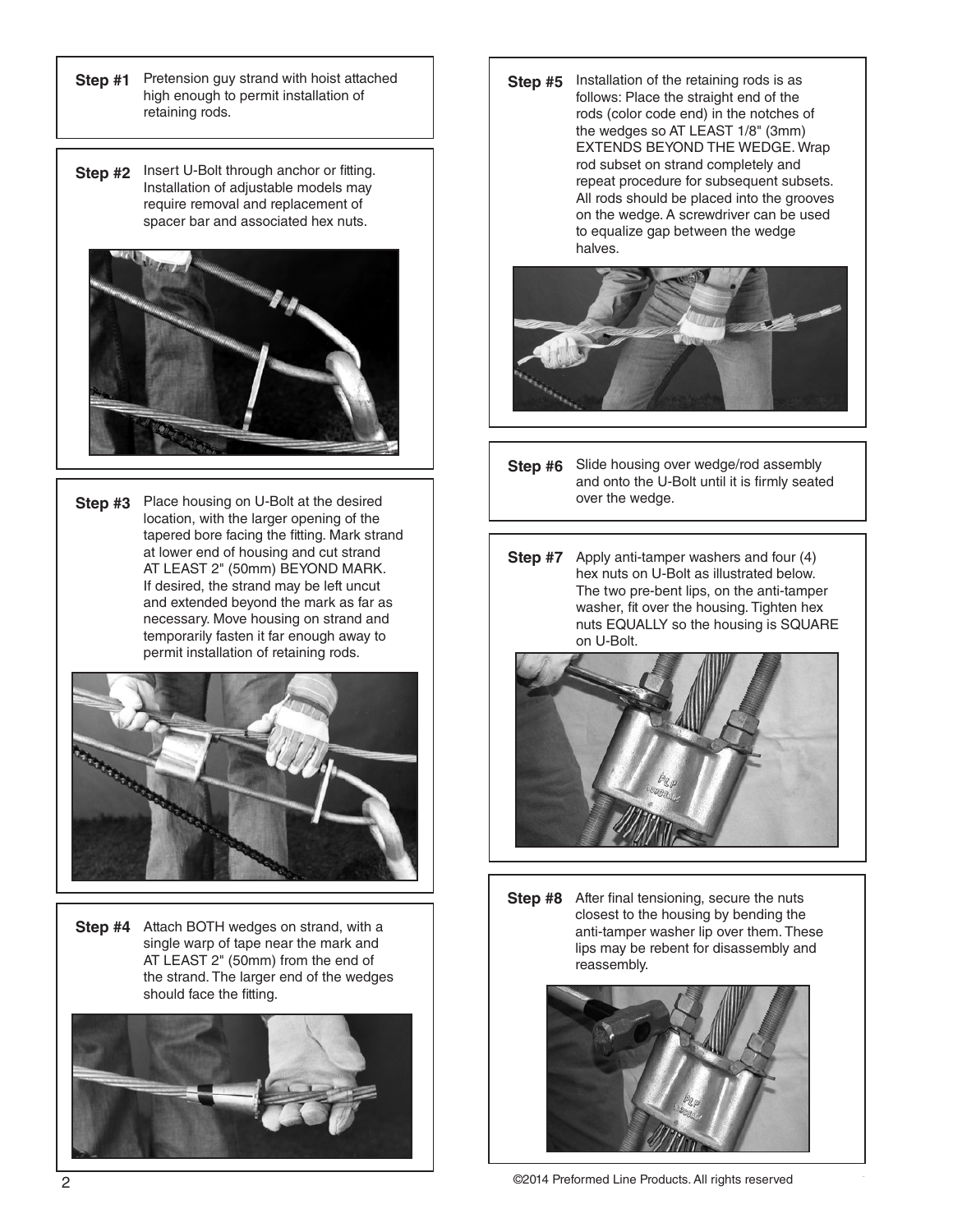**Step #9** Tighten hex nut below housing until spring lock washer is flat. The application is now complete. If retensioning is required, reverse and repeat steps 7, 8, & 9. To aid in disassembly of the wedge/housing unit, strike the bottom of the housing with a hammer.





## **Installation Guidelines**

- **•** This procedure is an aid to installation and does not imply any line design recommendations.
- **•** VARI-GRIP™ Dead-ends should be used only on the size and type of strand for which they are designed. Lay direction of both the VARI-GRIP Dead-end retaining rods and the guy strand should be the same.
- **• When installing VARI-GRIP Dead-ends to a pin type fitting, refer to Table 1 for recommended diameters of the pin. Refer to Table 2 for hex nut dimensions when using sockets or wrenches to tighten nuts. Table 2 also provides housing dimensions to be considered in placement of multiple guying. In applications that require a 1-1/2" or 1-3/4" U-Bolt, a conformal casting is required. Refer to Table 3 for conformal casting dimensions.**

## **Installation Guidelines continued**

- **•** VARI-GRIP™ Dead-ends should be applied on smoothly contoured hardware. Minimum diameter of pins is listed in Table 1; however, the hardware manufacturer should be consulted for other dimensions and hardware strength. PLP offers suitable shackle (cat # 0065470) for attachment plates up to 1" (25mm) thick.
- **•** An "anti-seize" compound applied liberally to the U-Bolt threads and anti-tamper washer will aid in tensioning the hex nuts and is necessary to achieve consistent readings. Guy tensions can be approximated by measuring the nut torque of the U-Bolt. If desired, consult PLP for the torque/guy tension relationship.
- **• Care should be taken to avoid gouging or damaging the corrosion preventative coating on the VARI-GRIP Dead-end Components and on aluminum coated or galvanized steel strand.**
- **•** VARI-GRIP Dead-ends are precision devices and should be installed as illustrated herein to prevent distortion and damage.
- **•** VARI-GRIP Dead-ends should only be used for the purpose for which they were designed and should not be used as tools, come-alongs, pulling-in grips, etc.
- The U-Bolt, housing, washers, nuts, wedges, and spacer bar (where applicable) may be reused provided no damages have been sustained. The retaining rods may be removed and reapplied twice, provided they are not distorted or damaged, within 90 days after initial tensioning. New rods must be used after 90 days.
- **• PLP recommended guy tension should be maintained at approximately 10% of the Rated Breaking Strength of the Strand.**

| <b>Strand Range</b>                             | <b>U-Bolt</b><br>Dia. | <b>Minimum</b>   | Maximum          |  |  |  |  |
|-------------------------------------------------|-----------------------|------------------|------------------|--|--|--|--|
| .438"-.500"                                     | $^{5}/\mathrm{g}$ "   | $^{5}/8"$        | $1\frac{1}{8}$ " |  |  |  |  |
| $.546 - .661$                                   | $\frac{3}{4}$ "       | $\frac{3}{4}$ "  | $1\frac{1}{8}$ " |  |  |  |  |
| .744"-.914"                                     | 1"                    | 1"               | $1\frac{1}{4}$   |  |  |  |  |
| $.915^{\circ} - 1.034^{\circ}$                  | $1\frac{1}{8}$ "      | $1\frac{1}{8}$ " | $1\frac{3}{8}$ " |  |  |  |  |
| $1\frac{1}{8}$ " EHS<br>$1"$ BS<br>61#7<br>61#6 | $1\frac{1}{2}$ "      | 4"               | 4"               |  |  |  |  |
| 61#5<br>91#6                                    | $1\frac{3}{4}$ "      | 4"               | $4\frac{1}{2}$ " |  |  |  |  |

#### **Table 1: Acceptable Pin Diameters**